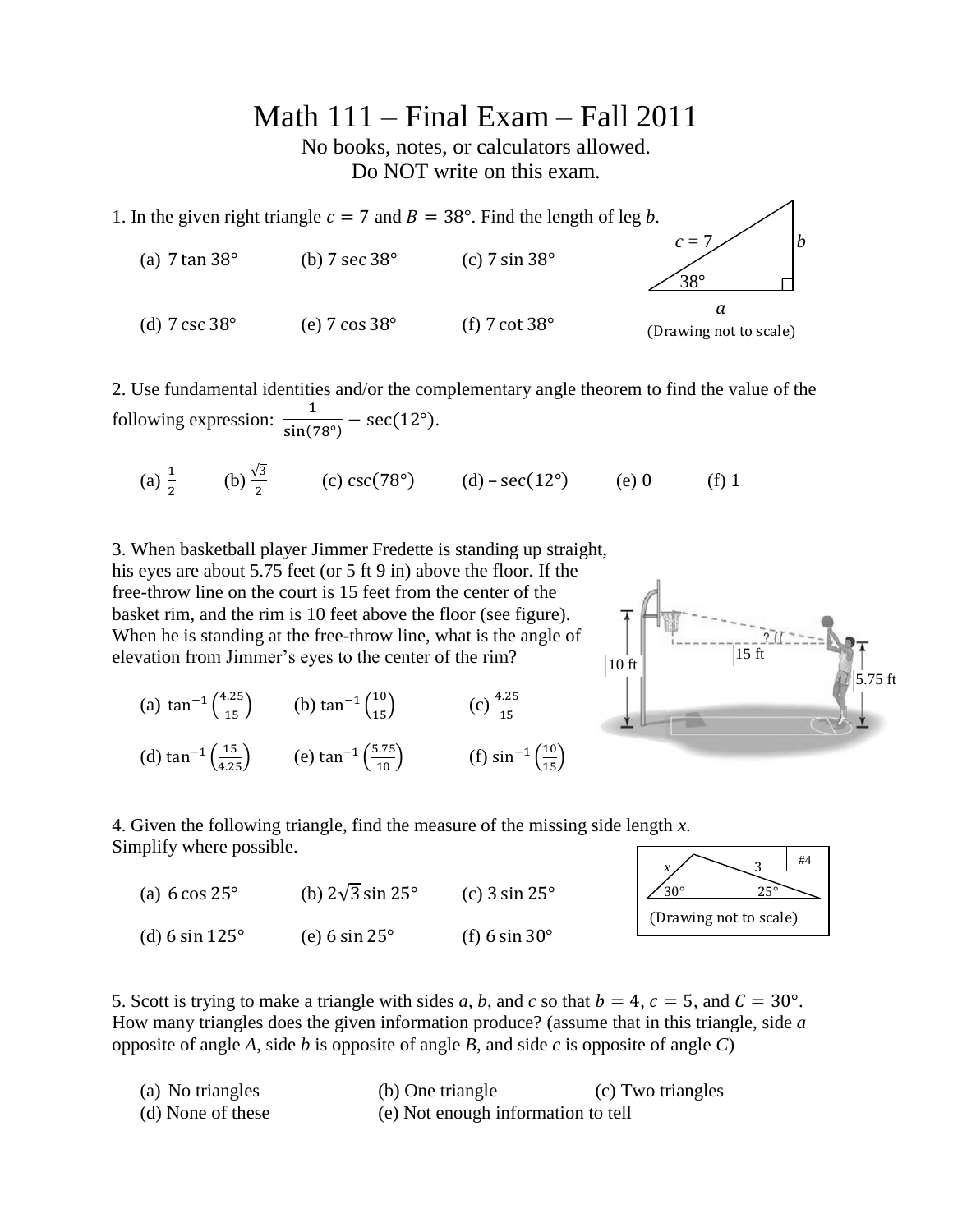6. Given the following triangle, find the measure of the missing side length *x*. Simplify where possible.



7. Given the following triangle, use the law of cosines to find the measure of the missing angle  $\theta$ . Simplify where possible.

(a)  $\cos^{-1}(-\frac{2}{\epsilon})$  $\left(\frac{25}{9}\right)$  (b)  $\cos^{-1} \frac{5}{14}$  $\frac{5}{14}$  (c)  $\cos^{-1} \frac{1}{4}$  $\frac{16}{49}$  (d)  $\cos^{-1} \frac{5}{7}$  $\frac{3}{7}$  (e) none of these

8. Use Heron's Formula to find the area of the triangle described and shown in the previous problem (#7).

(a)  $10 \text{ in}^2$  (b)  $24\sqrt{6} \text{ in}^2$  (c)  $8 \text{ in}^2$  (d)  $2\sqrt{3} \text{ in}^2$  (e)  $4\sqrt{6} \text{ in}^2$  (f)

9. Travis is trying to build a small plane and he is sketching the right wing. He wants the length where the wing attaches to be 3 meters, and the distance from the tip of the wing to where the back part of the wing attaches to the plane to be 5 meters. He also wants the angle between the attached part of the wing and the back part of the wing to be 135°. Find the distance (*d*) from the tip of the wing to where the wing attaches at the front of the plane (see the figure).

(b) 
$$
34 + 15\sqrt{2}
$$
 m. (b)  $\sqrt{34 - 15\sqrt{2}}$  m. (c) 19 m.

(d) 
$$
\sqrt{34 + 15\sqrt{2}}
$$
 m. (e)  $\sqrt{34 - \frac{15\sqrt{2}}{2}}$  m. (f)  $19\sqrt{2}$  m.

10. Find the area of the airplane wing sketch described and shown in the previous problem (#8).

(a) 
$$
\frac{15\sqrt{2}}{4}
$$
 m<sup>2</sup> (b)  $\frac{15\sqrt{2}}{2}$  m<sup>2</sup> (c)  $15\sqrt{2}$  m<sup>2</sup> (d)  $15$  m<sup>2</sup> (e)  $\frac{15\sqrt{3}}{2}$  m<sup>2</sup> (f) none of these

11. An object attached to a coiled spring is pulled down 7 inches from its rest position and then released. The object is oscillating under simple harmonic motion (ignoring all external forces), and it takes 4 seconds for the weight to go up and back down (one full oscillation). Find the equation  $d(t)$  in inches that describes the position of the object after *t* seconds (assume the positive direction of motion is up).

(a) 
$$
d(t) = 7 \cos(\frac{\pi}{2}t)
$$
 (b)  $d(t) = -7 \cos(\frac{\pi}{2}t)$  (c)  $d(t) = -4 \cos(\frac{\pi}{2}t)$  (d)  $d(t) = -7 \cos(4t)$ 





 *x*

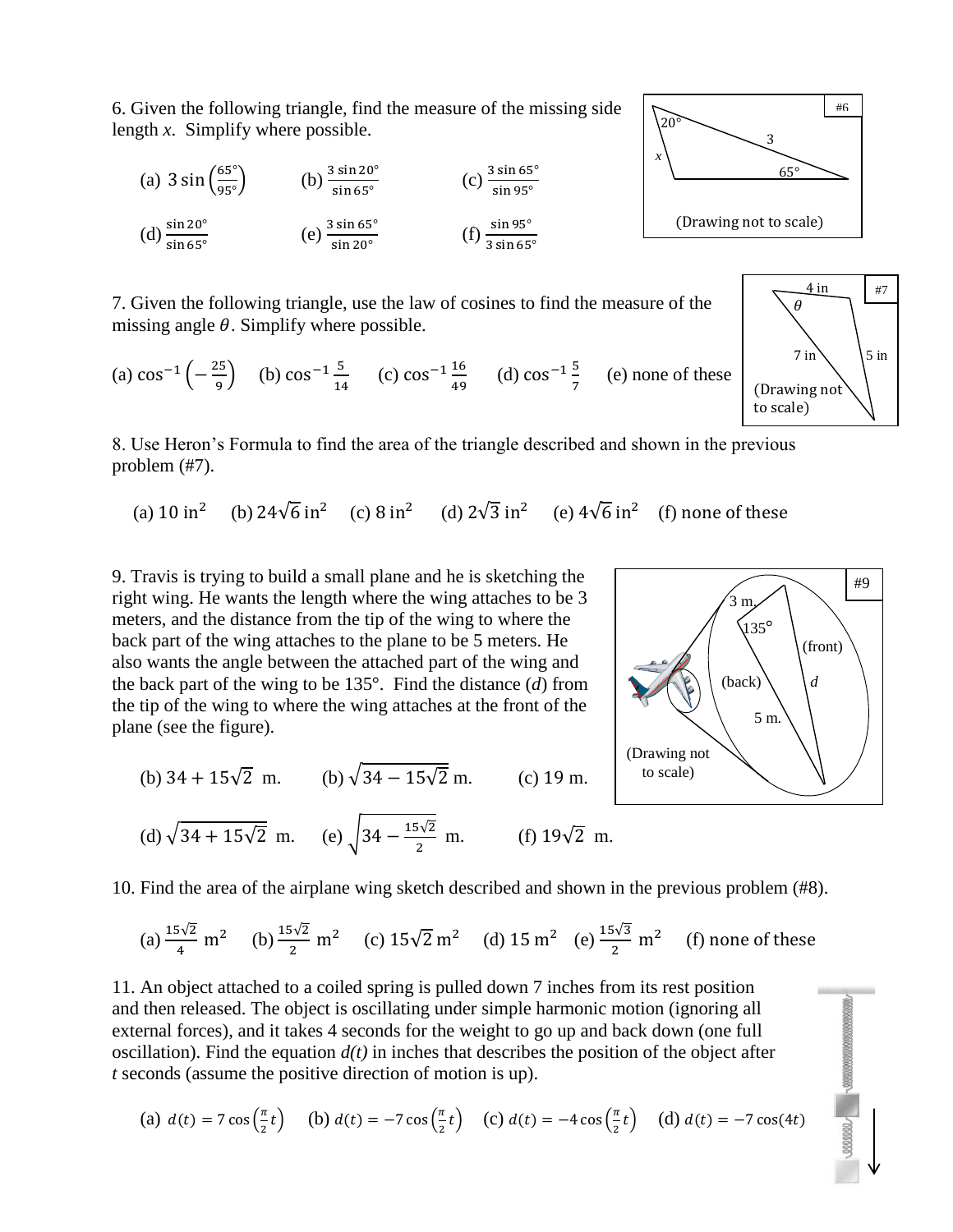12. A pendulum object with a mass of 5 grams is pulled to the right (the positive direction of motion) 4 meters of its rest position and then released. There is a damping factor of 0.8 grams/second. If it takes the object 3 seconds to go one full oscillation (under simple harmonic motion). Write an equation that relates the displacement  $d(t)$  (in meters) of the object from its rest position after *t* seconds.

(a) 
$$
d(t) = -4e^{-0.8t/5} \cos\left(\sqrt{3^2 - \frac{(0.8)^2}{25}}t\right)
$$
  
\n(b)  $d(t) = 4e^{-0.8t/5} \cos\left(\sqrt{\frac{2\pi}{3}}\right)^2 - \frac{(0.8)^2}{25}t\right)$   
\n(c)  $d(t) = -4e^{-10t/0.8} \cos\left(\sqrt{\frac{2\pi}{3}}\right)^2 - \frac{25}{4(0.8)^2}t\right)$   
\n(d)  $d(t) = 4e^{-0.8t/10} \cos\left(\sqrt{\frac{2\pi}{3}}\right)^2 - \frac{(0.8)^2}{100}t\right)$ 

13. Sketch the graph of the following damped vibration curve:  $d(t) = e^{-t/5\pi} \cos(\frac{\pi}{6})$  $\frac{\pi}{3}t\Big)$ 



14. Which of the following polar coordinates describe the same point as the point  $\left(-7, -\frac{\pi}{4}\right)$  $\frac{\pi}{4}$ given in polar coordinates.

(a) 
$$
\left(7, \frac{3\pi}{4}\right)
$$
 (b)  $\left(-7, -\frac{5\pi}{4}\right)$  (c)  $\left(-7, \frac{\pi}{4}\right)$  (d)  $\left(7, \frac{\pi}{4}\right)$  (e) none of these

15. Identify the polar coordinates of the point whose rectangular coordinates are  $(5\sqrt{3}, -5)$ .

(a) 
$$
\left(2\sqrt{5}, \frac{7\pi}{4}\right)
$$
 (b)  $\left(2\sqrt{5}, -\frac{\pi}{4}\right)$  (c)  $\left(10, -\frac{\pi}{6}\right)$  (d)  $\left(10, -\frac{\pi}{3}\right)$  (e) none of these

16. Convert the following equation from an equation using rectangular coordinates to an equation using polar coordinates:  $3x^2 + 3y^2$ 

| (a) $3r^2 - 2r \cos \theta = 0$ | (b) $3r^2 - 2r \sin \theta = 0$ |
|---------------------------------|---------------------------------|
| (c) $3r \sin \theta - 2r = 0$   | (d) none of these               |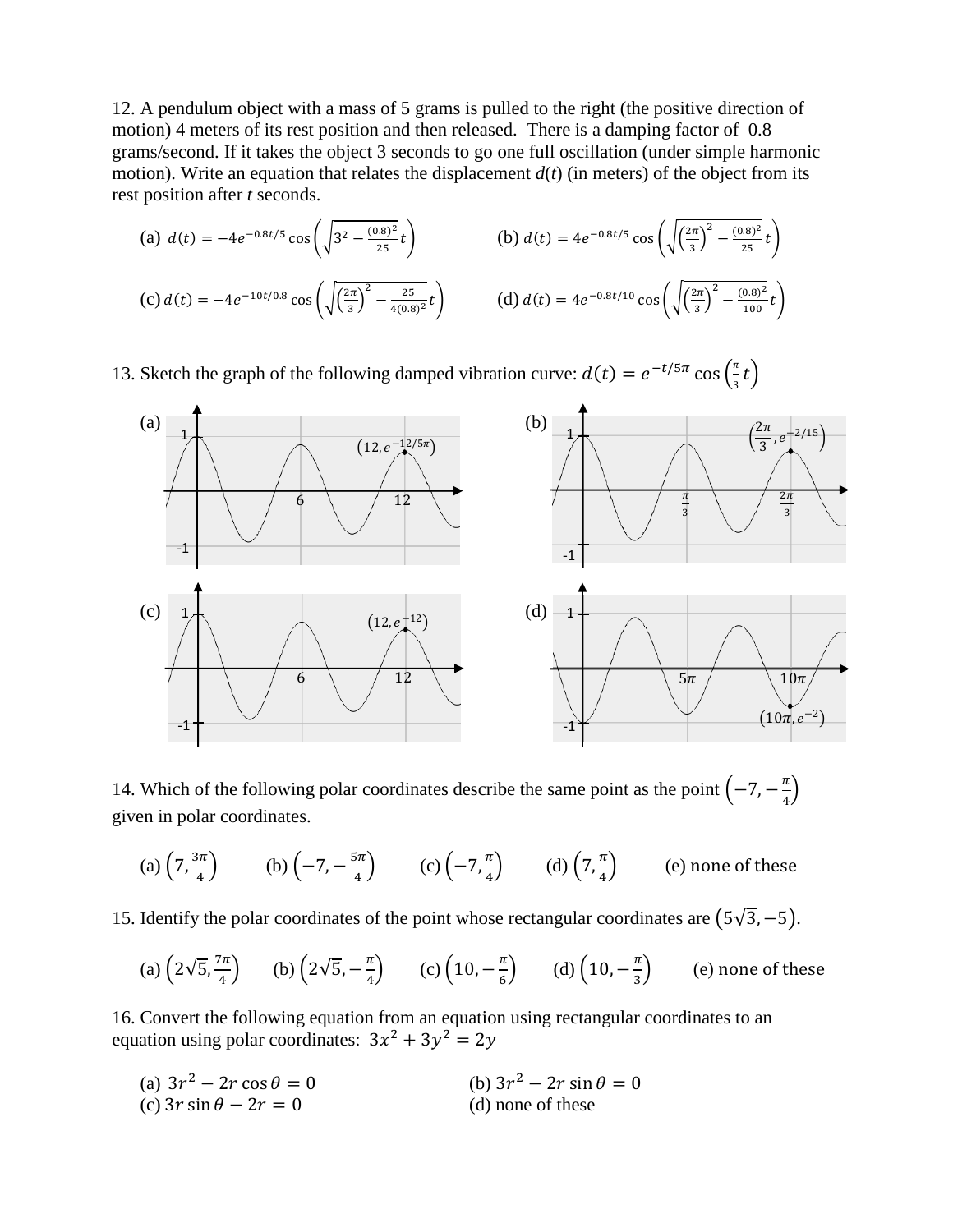17. Identify the graph of the following polar equation:  $r = -6 \cos \theta$ 



18. Identify the graph of the following polar equation:  $r = 5 \sin(3\theta)$ 



19. Convert the complex number  $z = 10(\cos 225^\circ + i \sin 225^\circ)$  given in polar form to rectangular form.

(a)  $-5\sqrt{2} - 5\sqrt{2}i$  (b)  $-$ (c)  $5\sqrt{2} + 5\sqrt{2}i$  (d)

20. Using De Moivre's Theorem, identify the complex number  $\left[2\left(\cos\left(\frac{4\pi}{27}\right) + i\sin\left(\frac{4\pi}{27}\right)\right)\right]^3$ written in the standard polar form.

(a)  $\frac{2}{3} \left[ \cos \left( \frac{4\pi}{81} \right) + i \sin \left( \frac{4\pi}{81} \right) \right]$  (b)  $4 \left[ \cos \left( \frac{8\pi}{27} \right) + i \sin \left( \frac{8\pi}{27} \right) \right]$  (c)  $8 \left[ \cos \left( \frac{4\pi}{5} \right) + i \sin \left( \frac{8\pi}{27} \right) \right]$  $\left(\frac{1}{9}\right)$  + i sin  $\left(\frac{4}{9}\right)$  $\frac{1}{9}\big)\big]$ (d)  $6 \left[ \cos \left( \frac{4}{5} \right) \right]$  $\left(\frac{i\pi}{9}\right)$  + i sin  $\left(\frac{4}{9}\right)$ (e)  $6\left[\cos\left(\frac{4\pi}{27}\right) + i \sin\left(\frac{4\pi}{27}\right)\right]$  (f)  $8\left[\cos(12\pi) + i \sin(12\pi)\right]$